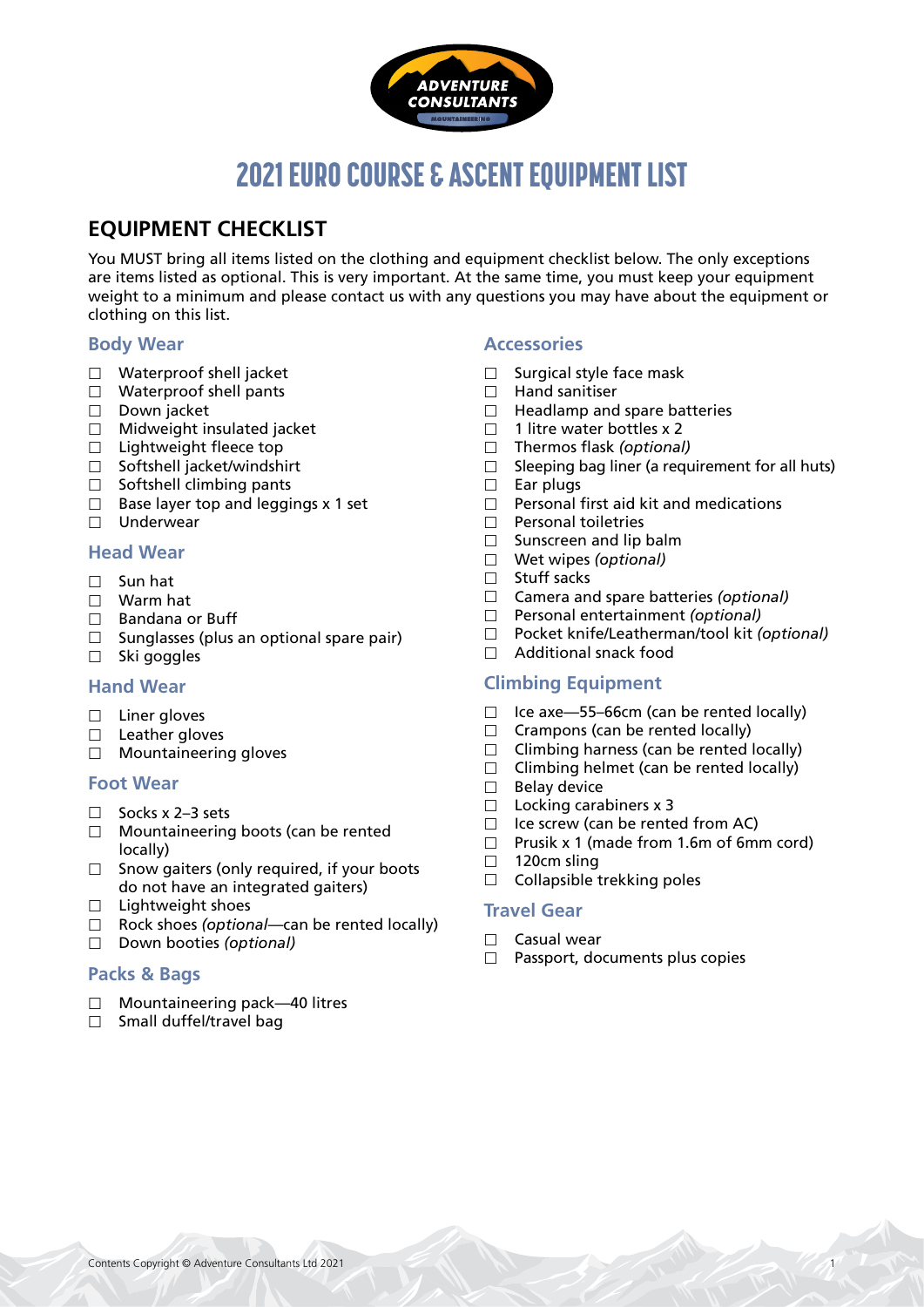# **CLOTHING AND EQUIPMENT INFORMATION GUIDE**

The following information is a guide to assist you in securing the required clothing and equipment for climbing in the Alps in summer, along with recommended brands. You may have equipment that you have used which is different from what is on the list, so please read thoroughly and get back to us with any questions you may have.

# **Fabrics/Garment Designs/Garment Selection**

Today there is a bewildering and ever-changing array of modern technical fabrics and garments on the market. Accordingly, suitable mountain attire can be derived from a wide variety of garments utilized in varying combinations. The clothing on our gear list can be creatively substituted according to your preferences but ensure your choices are functional and adequate. For example, a functional and often utilized garment that does not appear on our list is a vest.

A basic principle in selecting clothing and equipment is to minimize weight and bulk while still ensuring adequate warmth and functionality. It can be difficult to find a brand that has all the features you prefer which means you must make prudent compromises. In the description below and for certain items, we suggest brands and specific products that we have found to be suitable; this is by no means definitive. In some cases, there are multiple suitable brands on the market and hence we do not make specific suggestions.

Appropriate fabrics used in thermal underwear include polypropylene, silk and merino wool. The only cotton garment worn during the climb is your glacier shirt. Warmer insulating materials can be made from fleece, softshell or Primaloft. Varieties of fleece include Windstopper, Wind Pro, Power Shield, Windbloc, Power Dry and Power Stretch. Be aware that fleece garments that incorporate stretch fabric take longer to dry. Softshell garments integrate stretchy nylon fabrics to increase freedom of movement while also providing various degrees of wind and water-resistance in a 'softshell'. They are often lined with a microfleece for increased insulation. Synthetic insulation materials such as Primaloft are advantageous as they are warm even when damp, are water-resistant and quick-drying.

You can read Guy Cotter's thoughts on the ultimate lightweight layering system at: [http://](http://adventureconsultantsblog.com/optimum-layering/) [adventureconsultantsblog.com/optimum-layering/](http://adventureconsultantsblog.com/optimum-layering/).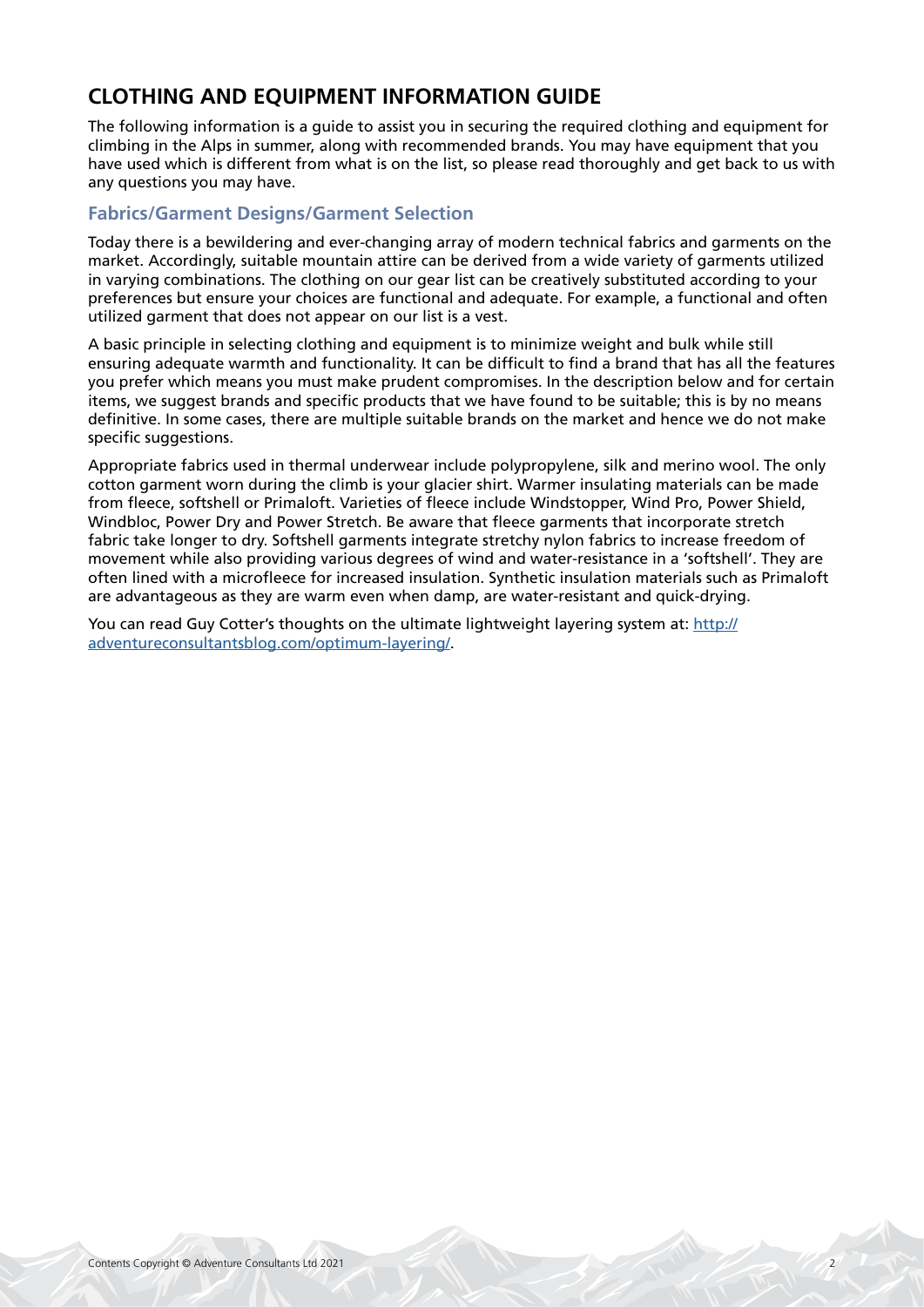# **BODY WEAR**

# **Waterproof Shell Jacket**

Bring a non-insulated, fully waterproof shell jacket with a good hood and water-resistant zip closures. The jacket should be easy to move in with your base and mid-layers on underneath, as well as providing a good overlap with your pants but should not be so long that it restricts access to your harness. Chest pockets are useful to things like snack bars and sunblock during the day. Pit zips allow for increased ventilation and cooling.

There are numerous waterproof/breathable fabrics on the market such as Gore-Tex, eVent, Futurelight, MemBrain, PreCip, Hyvent, Entrant etc. These fabrics can be expensive but last for years when well looked after.

Shell clothing should be seam sealed during the manufacturing process or the garment will leak through the stitching. Shell clothing made of PVC or similar is waterproof but does not breath, which means you can become damp from the inside out as moisture cannot escape while you are moving. This style of waterproof shell is not suitable for mountaineering.

*We recommend The North Face Summit L5 LT Futurelight Jacket, Arc'teryx Alpha AR Jacket, Montane Alpine Pro Jacket and the Rab Muztag GTX Jacket.*

# **Waterproof Shell Pants**

Your waterproof shell pants should allow good freedom of movement to enable you to lift your legs easily when worn with your softshell pants and base layer leggings during inclement weather.

Your shell pants should also have 34 or full-length (preferred) zips down each leg to allow you to easily put them on and take them off while wearing your boots and/or crampons.

Bib/salopette styles are warmer as they extend above the lower back/kidney area giving a good overlap with your jacket.

*We recommend The North Face Dryzzle Full Zip Pants, Arc'teryx Beta SL Pants, Marmot PreCip Full Zip Pants or the Rab Muztag GTX Pants.*

# **Down Jacket**

During the colder winter months, a good quality down jacket can be a lifesaver. A midweight down jacket with a hood is recommended. Although some down jackets have a waterproof/breathable outer fabric, these fabrics are not totally waterproof unless they are seam sealed.

*We recommend include The North Face Summit L3 Down Hoodie, Patagonia Down Sweater Hoody, Arc'teryx Thorium AR Hoody and the Rab Electron Jacket.*

### **Midweight Insulated Jacket**

This is a versatile insulating layer that can be worn while active. The jacket can be made from synthetic insulation like Primaloft or similar, insulated softshell or a 200–300 weight fleece (although, fleece has little wind-resistance).





Rab Muztag GTX Jacket The North Face Dryzzle Full Zip Pants The North Face Dryzzle Full Zip Pants Rab Xenon Jacket

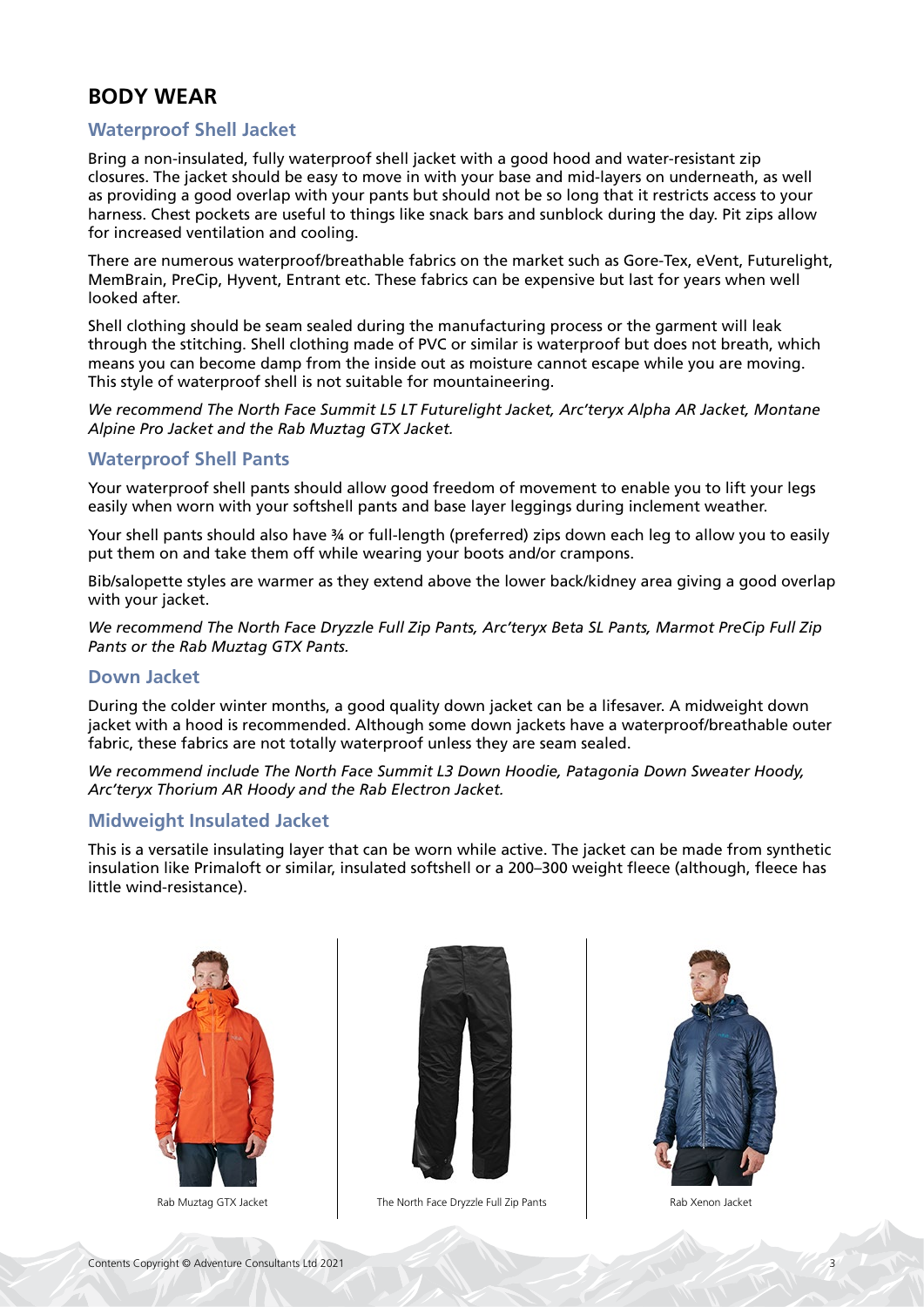





Montane Alpine Raid Hoodie Marmot Scree Softshell Pants Smartwool Merino 150 Base layer Quarter Zip

This jacket should have a full front zip for ventilation, zip-up pockets to prevent items from falling out while on the move and a hood is a worthy addition for extra warmth.

*We recommend include The North Face Summit L3 Ventrix 2.0 Hoodie, Rab Xenon Jacket, Montane Prism Jacket and the Arc'teryx Nuclei FL Jacket.*

# **Lightweight Fleece Top**

A lightweight, air-permeable fleece top made from Polartec Power Stretch, Polartec Power Grid, Polartec Alpha, Pontetorto Tecnopile microfleece or an expedition-weight base layer is a good additional layer to add over your base layers when the temperature drops. This layer can either be a pullover or a jacket. Hoods are optional but recommended and a zippered chest pocket can be useful for keeping sunblock and snack bars accessible.

*We recommend The North Face Summit L2 Power Grid Lightweight Hoodie, Rab Alpha Freak Pull-on, Montane Alpine Raid Hoodie, Patagonia R1 Hoody or the Arc'teryx Delta MX 1/2 Zip Hoody.*

# **Softshell Jacket/Windshirt**

These jackets are ideal for aerobic activity in light weather conditions. They are wind-resistant, water-repellent and highly breathable. They are used either alone or as an insulating layer under a waterproof shell jacket and models with a hood are best.

*Softshell jackets we recommend include the Arc'teryx Gamma LT Hoody, Outdoor Research Ferrosi Hoody, Montane Dyno Stretch Jacket and the Rab Torque Jacket.* 

*Windshirts we recommend include the Marmot Ether Hoody and the Rab Vapour-rise Alpine Jacket.*

#### **Softshell Climbing Pants**

Softshell pants are made from stretchy, comfortable, wind-resistant and water-repellent materials that are also highly breathable. They are the perfect active layer for your legs. Your pants should fit comfortably with or without your base-layer leggings.

Please note that while softshell pants shed light rain and snow, and will dry quickly when they get wet, but they do not replace your Gore-Tex shell pants, which will still be needed if the weather turns bad.

*We recommend The North Face Summit L4 Soft Shell Lightweight Pants, Arc'teryx Gamma LT Pant, Marmot Scree Pants, Rab Vector Pants and the Montane Terra Mission Pants.*

#### **Base Layer Top and Leggings x 1 Set**

Base layers must be made from materials such as merino wool or polyester. Please no cotton!

Tops should have long sleeves and a high neck with a zip. This allows for better temperature control and sun protection than crew neck styles.

Base layer leggings should fit snugly without constriction. These can be worn as a single layer on hot days or under your shell or softshell pants when additional warmth is required.

*We recommend Icebreaker, The North Face Warm, Rab Forge and Pulse, Earth Sea Ski First Layer and Merino, Montane Primino and Smartwool Base Layer Ranges.*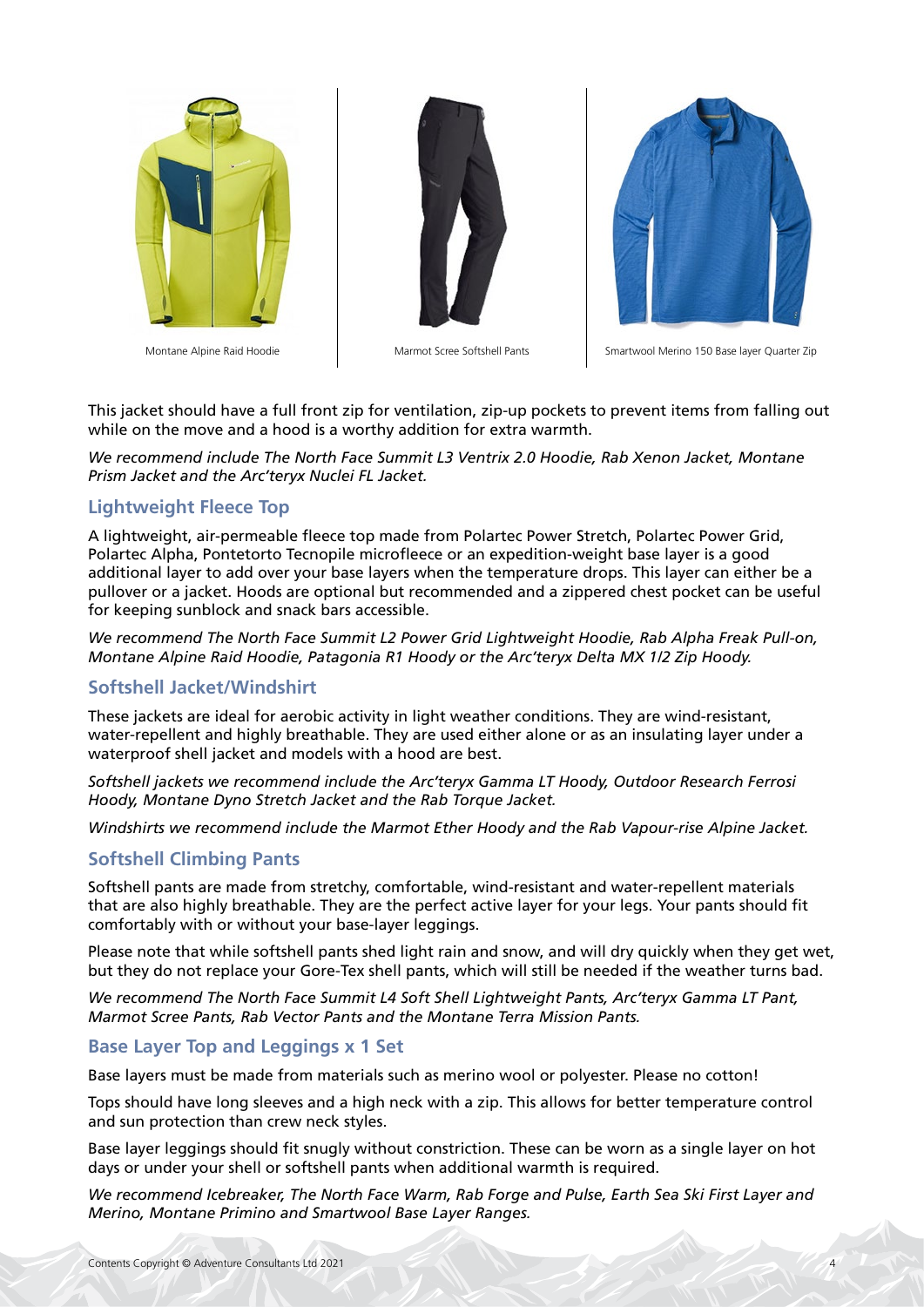

# **Underwear**

Bring enough changes of underwear to keep you feeling fresh. We recommend treated polyester or merino underwear instead of cotton as they wick away sweat from your skin, working with your thermal, fleece and shell layers to keep you dry. They also dry extremely quickly when washed. However, most people use their normal underwear.

*We recommend the Icebreaker, Smartwool, Patagonia Capilene, Earth Sea Sky Merino, Montane Primino and Rab Forge Underwear Ranges.*

# **HEAD WEAR**

### **Sun Hat**

A wide-brimmed soft hat or baseball cap in conjunction with a bandana to protect you from the sun.

*We recommend The North Face Adventure Consultants Branded Caps, available from our office.*

#### **Warm Hat**

Your hat can be wool, merino, Windstopper or fleece. It should extend over the ears and be snug enough not to fly off in a strong wind.

*We recommend The North Face Bones Beanie or the Rab Logo Beanie.*

#### **Bandana or Buff**

A fleece, merino wool or silk neck gaiter, neck warmer or Buff is a great idea for added warmth and sun protection. A Buff makes a good face mask in windy cold weather and can replace a balaclava, when used with a warm hat.

*We recommend the Adventure Consultants Branded Buff, available from our office.*

### **Sunglasses**

Bring sunglasses with good lenses and side-protection. The lens should be dark enough to withstand the intense reflection from the snow and MUST filter 100% of UVA, B and C radiation. Snow reflects up to 85% of solar radiation and the UV index increases 10% with every 1,000m gain in altitude, so it is of utmost importance that you protect your eyes. We recommend photochromic or category 4 polarised lenses with an anti-fog coating.

If you wear prescription glasses, we recommend you get prescription sunglasses with the above specifications.

If you wear contact lenses, bring a pair of prescription glacier glasses as a backup.

Leashes are essential and nose guards are optional.

*We recommend Julbo, Smith, Bollé, Oakley and Adidas Sunglasses.*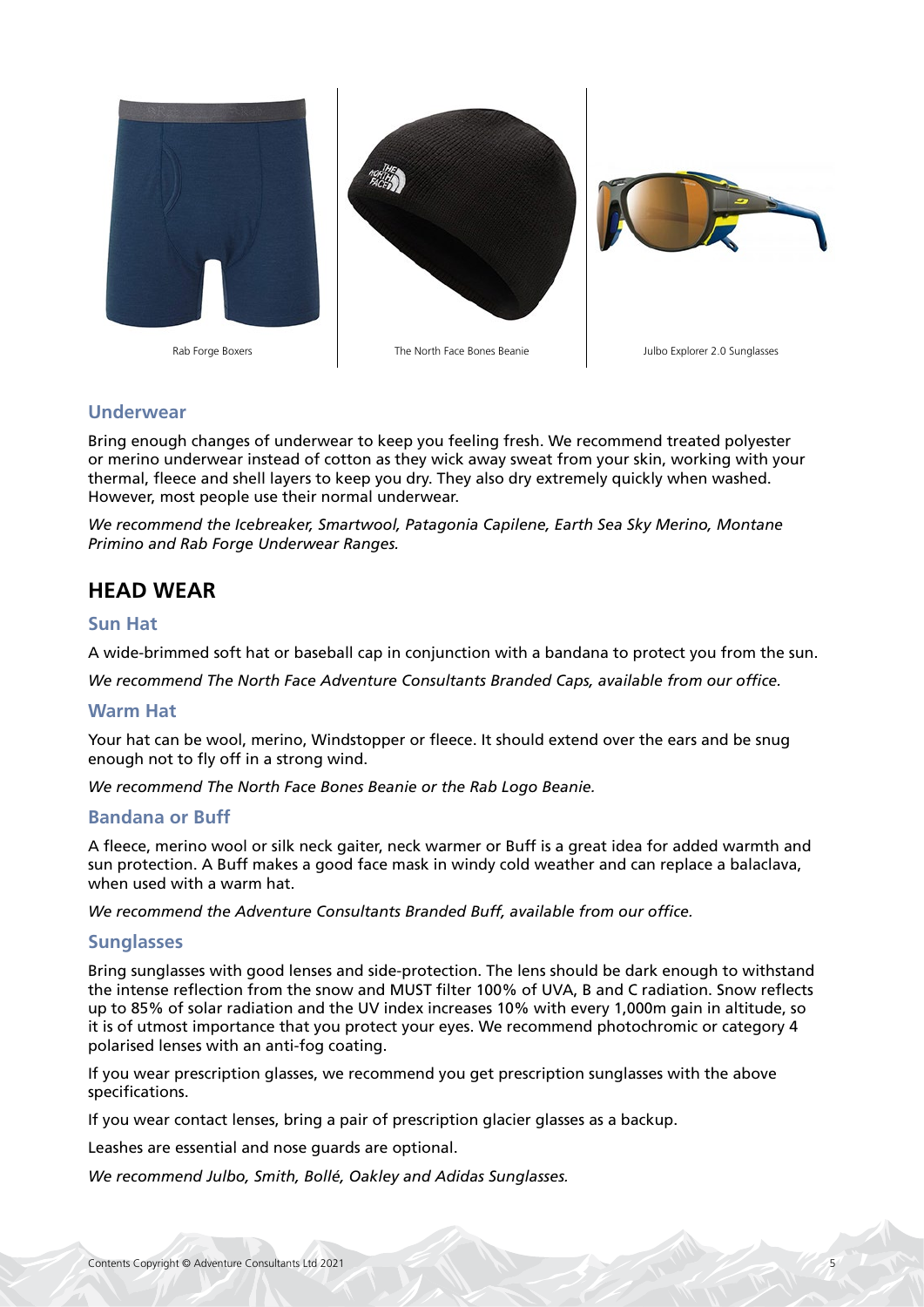# **Ski Goggles**

High-quality goggles for sun and wind protection at altitude. The lens should offer visible light transmission (VLT) of no more than 30%. Those with light-sensitive eyes may wish to use a darker lens. Photochromatic models are ideal for use in changing conditions.

If you wear prescription glasses, please ensure they fit under your goggles.

*We recommend Oakley, Bollé, Adidas, Julbo and Smith Ski Goggles.*

# **HAND WEAR**

### **Liner Gloves**

These very thin, lightweight finger gloves form a base layer and are worn whenever climbing. On hot days, they protect against sunburn and can be worn under heavier gloves or mittens on colder days.

Ensure the gloves fit closely to allow you to handle ropes and carabiners easily. Wearing liner gloves will prevent cold injuries in situations requiring full finger dexterity. They can also be worn doubled up and should fit underneath your other glove combinations.

*We recommend Budget Polypropylene Gloves, available from most hardware or safety stores, Black Diamond Lightweight Fleece Gloves or the Rab Stretch Knit Liner Gloves.*

#### **Leather Gloves**

A leather palmed glove that is dexterous is invaluable for the days when climbing on rock or on the warmer mountain days, where you still want hand protection.

*We recommend the Marmot Spring Gloves, Rab Axis Gloves, Black Diamond Crag Gloves and the Outdoor Research Direct Route Gloves.*

### **Mountaineering Gloves**

Gloves with removable insulated liners are extremely versatile as you can wear them with or without the liners depending on the temperature.

A good model will have abrasion-resistant palms, shaped fingers, a waterproof outer and an insulating removable liner. Cheaper models are not waterproof, so it's worth investing in a good quality pair.

Please ensure that you can fit your liner gloves underneath your mountaineering gloves. Mountaineering gloves are not as warm as expedition mitts but have the advantage of being more dexterous. Because of the time that you will spend dealing with ropes and equipment, the dexterity your gloves provide will be extremely useful.

We recommend that you attach wrist loops to your gloves to prevent them from being dropped or blown away by the wind when you take them off.

*We recommend Black Diamond Guide Gloves, Hestra Army Leather Blizzard Gloves and the Outdoor Research Alti Gloves.*





Smith IO Ski Goggles **Canadia Coutdoor Research Direct Route Gloves** Black Diamond Guide Gloves

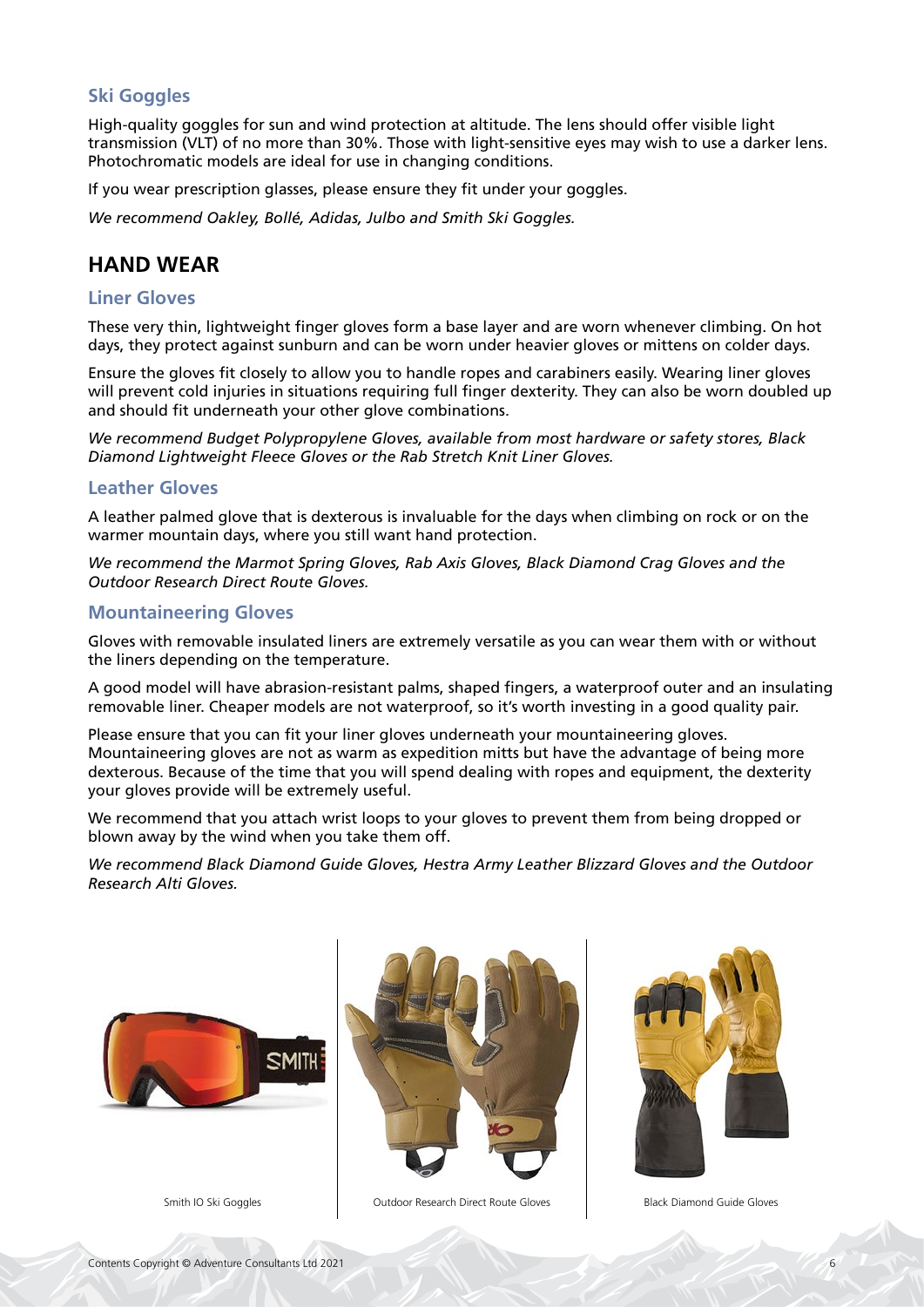# **FOOT WEAR**

# **Socks x 2–3 Sets**

Have at least two pairs of socks with you for the trip. Socks made from wool or a mix of fibres with good thermal properties are the best choice.

Various combinations suit different people. Some people prefer to wear just one pair of socks in their boots, while others wear two; a thicker pair over a thin liner sock.

Try your socks out with your boots before your trip to ensure a good fit. This will help minimise cold toes while you are climbing.

*We recommend Smartwool, Bridgedale, Darn Tough and Thorlos Socks.*

### **Mountaineering Boots**

An insulated leather mountaineering boot with a fully rigid sole is ideal for climbing in Europe. Ensure that they are waterproof, supportive and warm enough for snow and ice climbing. The boots must have a reasonably sized welt on the back and front to accept `clip-on' crampons.

Three-quarter shank boots do not give enough support the extended periods of snow and ice climbing as they are too flexible. This style of boot is not generally insulated so they are not warm enough, but some styles are excellent for rock-based mountaineering routes elsewhere in the Alps.

While it is possible to use plastic boots, they have become somewhat outdated, are very clumsy to wear and will not perform well.

New-generation synthetic double boots with removable liners can also be used for higher elevation ascents around Mont Blanc or when it is very cold. However, single leather and synthetic boots are the status quo for summer mountaineering in the Alps.

The right fit is more important with leather boots than for plastic boots, so make sure they are worn in by doing several multi-hour hikes on hills and rough terrain before you wear them in the mountains.

Your boots are perhaps the single most important piece of equipment and can make or break a trip depending on whether they fit well or not, so please ensure your boots are of high-quality and fit your feet well.

*We recommend the Scarpa Mont Blanc Pro GTX and Phantom Guide, La Sportiva Nepal Evo GTX, G5 and Trango Tower Extreme GTX, Lowa Alpine Expert GTX, Garmont Mountain Guide Pro GTX and the Salewa Vultur Vertical GTX Mountaineering Boots.*

*For rock-based ascents, we recommend La Sportiva Trango Cube GTX, Scarpa Ribelle HD, Lowa Alpine Pro GTX and Salewa Crow GTX Mountaineering Boots.*

### **Snow Gaiters (Only Required, If Your Boots Do Not Have an Integrated Gaiter)**

Calf-length gaiters with a velcro or zip closure at the front keep the snow out and prevent you snagging your trousers with your crampons. They need a good tie-down system underneath the in-step to stop them creeping up at the heel.

*We recommend the Sea to Summit Alpine eVent Gaiters or the Rab Latok Extreme Gaiters.*





Smartwool PHD Outdoor Mountaineer Socks | La Sportiva Nepal Evo GTX Mountaineering Boot | Sea to Summit Alpine eVent Gaiter

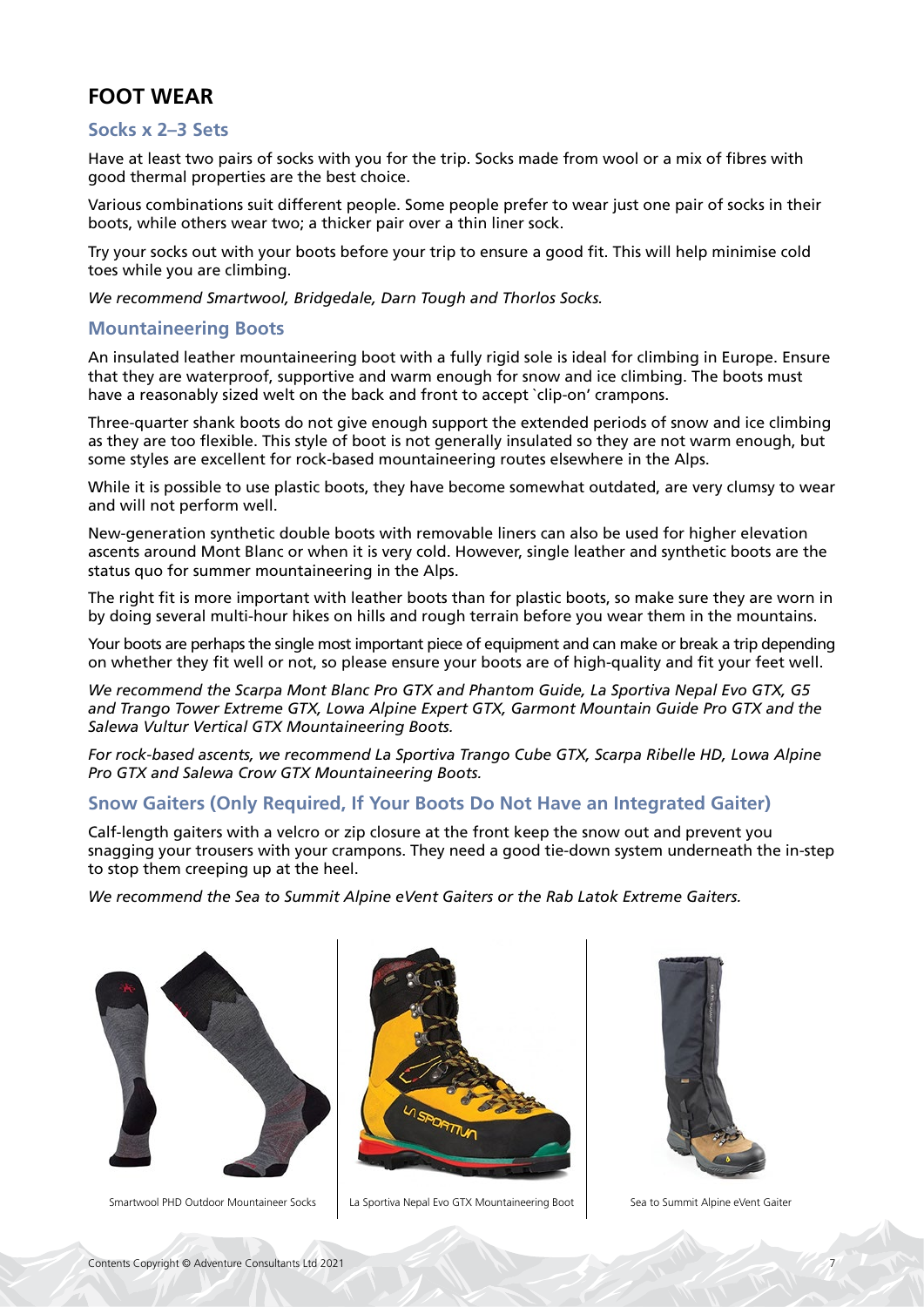



La Sportiva TX4 Approach Shoe Patagonia Ascensionist 40L Mountaineering Pack Petzl Actik Core Headlamp



# **Lightweight Shoes**

Lightweight shoes are handy for walking around in at the end of the day and for the walkout down the valley. Believe it or not, a pair of Crocs can be good lightweight slippers for use at the huts.

*We recommend Salomon XA Pro 3D Ultra 2, Salewa Wildfire and La Sportiva TX4 Shoes.*

# **Rock Shoes (Optional—Can Be Rented)**

Bring these with you if you have them as they are used on training days and non-mountain days. If you don't own a pair, these can be rented locally if needed.

# **PACKS & BAGS**

# **Small Duffel/Travel Bag**

This is for storing clothing and items left in town, while you are out climbing. Bring a lock and if you're good at loosing keys, make sure to buy a combination lock and set to an easy to remember number!

*We recommend The North Face Base Camp Duffels and Osprey Transporter Duffels.*

# **Mountaineering Pack—40 Litres**

There are many models available which are suitable. Required features include a volume of about 40 litres with crampon and ice axe attachment points and compression straps to adjust the capacity when the pack is not full. Avoid trekking style packs with bulky side pockets.

*We recommend the Osprey Mutant 38, Patagonia Ascensionist 40L, Montane Fast Alpine 40, Black Diamond Speed 40 and Crux AX40 Mountaineering Packs.*

# **ACCESSORIES**

### **Surgical Style Face Mask**

This is a requirement while travelling anywhere that you cannot self distance. A mask is required at all mountain huts in the European Alps while COVID-19 restrictions are in place.

### **Hand Sanitiser**

This is a requirement at all mountain huts in the European Alps while COVID-19 restrictions are in place. Remember that golden rule—wash your hands, wash your hands, wash your hands!

# **Headlamp and Spare Batteries**

Headlamps are more versatile than hand torches as they allow you to keep your hands free. Highoutput LED headlamps are superb as they provide an excellent level of lighting and are also very lightweight. We recommend hybrid headlamps that run on both AAA or AA disposable batteries and rechargeable batteries.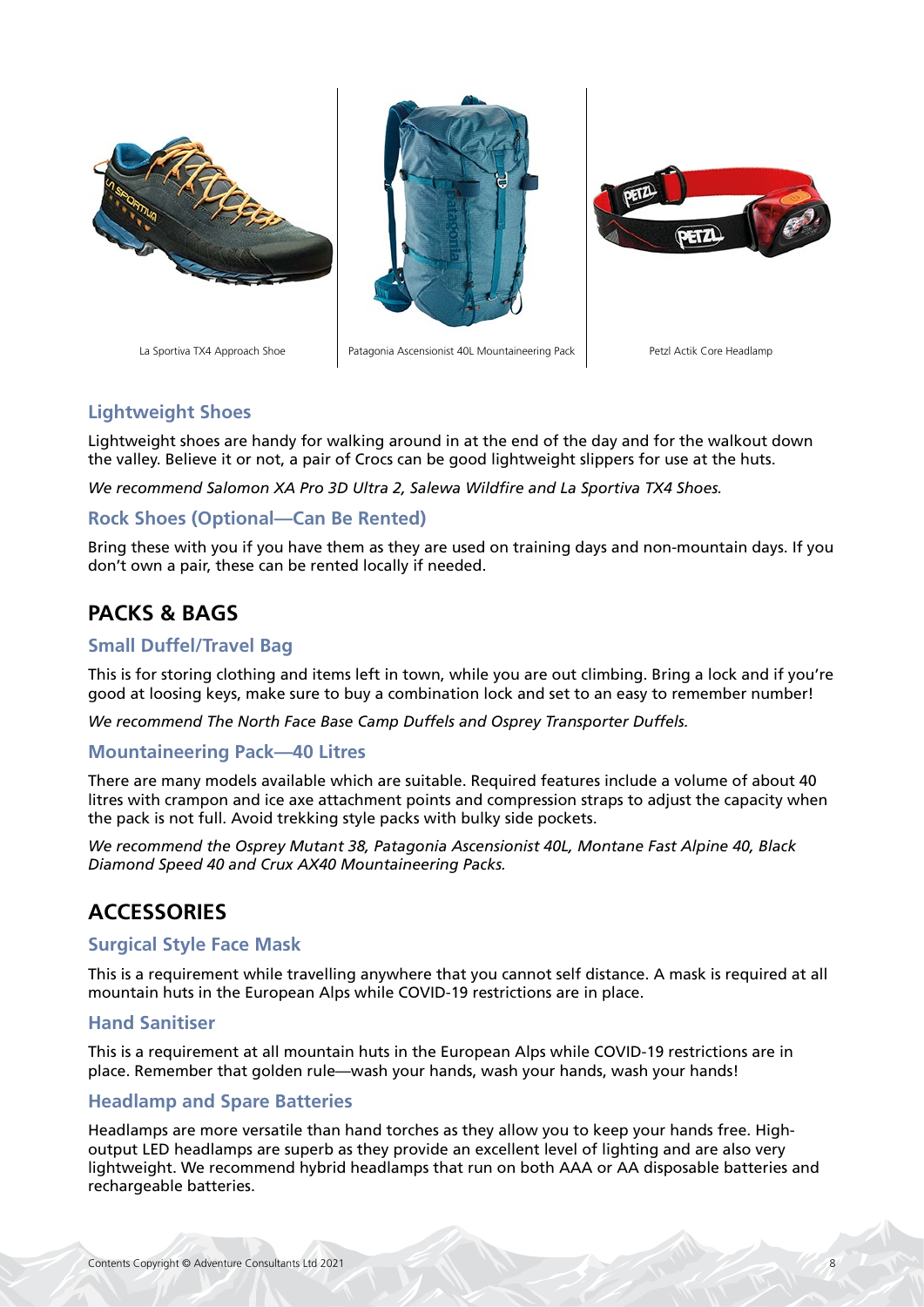



Sea to Summit Silk Sleeping Bag Liner | New Sea to Summit Stuff Sacks



Bring two NEW sets of lithium or alkaline batteries for the trip.

*We recommend the Petzl Actik Core, LED Lenser MH5 and Black Diamond Storm 375 Headlamps.*

# **1 Litre Water Bottles x 2**

Wide-mouthed plastic bottles are a versatile option. Bladder style hydration systems are good in theory but can often freeze and are easily punctured. Metal bottles are not suitable due to the cold air temperatures. Narrow-mouthed bottles are difficult to fill and clean.

*We recommend the Nalgene 1 Litre and 500ml Wide Mouth Bottles.*

# **Thermos Flask (Optional)**

You can bring an insulated vacuum flask made from stainless steel of about 500ml–1 litre in capacity for hot drinks on the go.

*We recommend Primus and Lifeventure Vacuum Bottles.*

**Sleeping Bag Liner (A Requirement For All Huts)**

These are for use with the blankets supplied in the huts.

### **Ear Plugs**

A handy way to get a night's sleep when sharing a room with a snorer!

### **Personal First Aid Kit and Medications**

You should always carry a basic first aid kit including blister tape, second skin, gauze pads, crepe bandage and painkillers.

Include any personal medication you may require and be sure to inform our office and your guide, if you are on prescription medicine.

Store your first aid kit in a waterproof container, if possible and if you do not have one of these, a plastic bag inside a nylon stuff sack usually works well.

### **Personal Toiletries**

Bring a small toilet kit—flannel, some soap, toothpaste and toothbrush. Keep it light so do not bring anything that isn't absolutely necessary.

# **Sunscreen and Lip Balm**

Conditions in the mountains can be extreme, so you will need a bottle or tube of SPF 50 sunscreen.

Lip balm (with SPF 15 or higher) is also worth carrying in your pocket for application during the day.

Sunscreen loses SPF rating over time; we strongly recommend bringing brand-new sunscreen.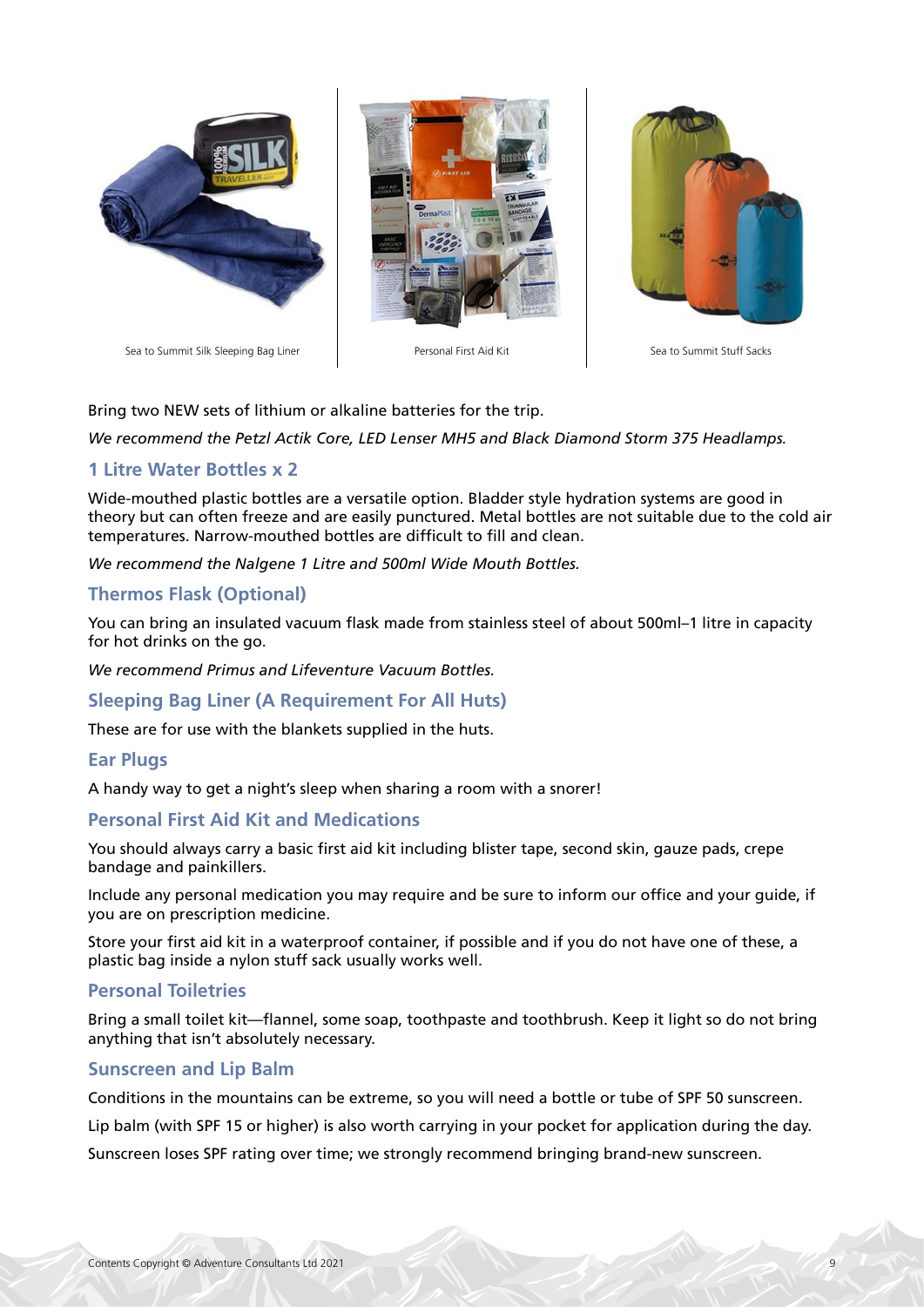# **Wet Wipes (Optional)**

Baby Wipes or similar pre-moistened cloth wipes for personal hygiene. These antibacterial wipes are excellent for cleaning hands and other hygiene issues, whilst away from civilisation. Just a few in a small zip lock bag will suffice.

#### **Stuff Sacks**

Lightweight nylon bags with draw cords to store spare clothes, etc are very useful for organising gear in your pack or when you're in a hut. We suggest bringing 2–3 small or medium sized sacks.

#### *We recommend the Sea to Summit Stuff Sacks and Dry Bags.*

#### **Camera and Spare Batteries (Optional)**

Bring along your choice of either a SLR or fully automatic camera. We recommend using a camera with replaceable batteries, NOT rechargeable, as this allows you to have spare fresh batteries for summit day. Be aware that batteries can be a problem with cold temperatures, so it is a good idea to bring a spare set or two.

Spare batteries should be only carried in carry-on luggage when travelling, as they are likely to be confiscated if carried in your checked luggage.

Don't forget to bring extra memory cards!

#### **Personal Entertainment (Optional)**

Feel free to bring your phone, MP3 player, Kindle or a good book for any downtime.

#### **Pocket Knife/Leatherman/Tool Kit (Optional)**

Choose the Swiss Army style, Leatherman or equivalent. A personal repair kit for your equipment is also useful.

*We recommend Victorinox Knives and Leatherman Multi Tools.*

#### **Additional Snack Food**

Bring any of your favourite snacks. We recommend you bring at least 4 energy gel sachets for instant carbohydrate replacement on the climb. You may also wish to bring electrolyte powder to mix in your water bottles.

# **CLIMBING EQUIPMENT**

#### **Ice Axe—55–66cm**

For general alpine climbing, you will need a straight shafted axe between 50–66cm long, depending on your height. A longer axe is more helpful on the moderate ground and even the most difficult climbs have approaches and descents for which this is helpful. Short axes with curved shafts and moulded handgrips are fine on hard technical ice climbs, but not suited for the majority of alpine climbing.





iPhone Leatherman Wave Multi Tool Petzl Summit Evo Ice Axe

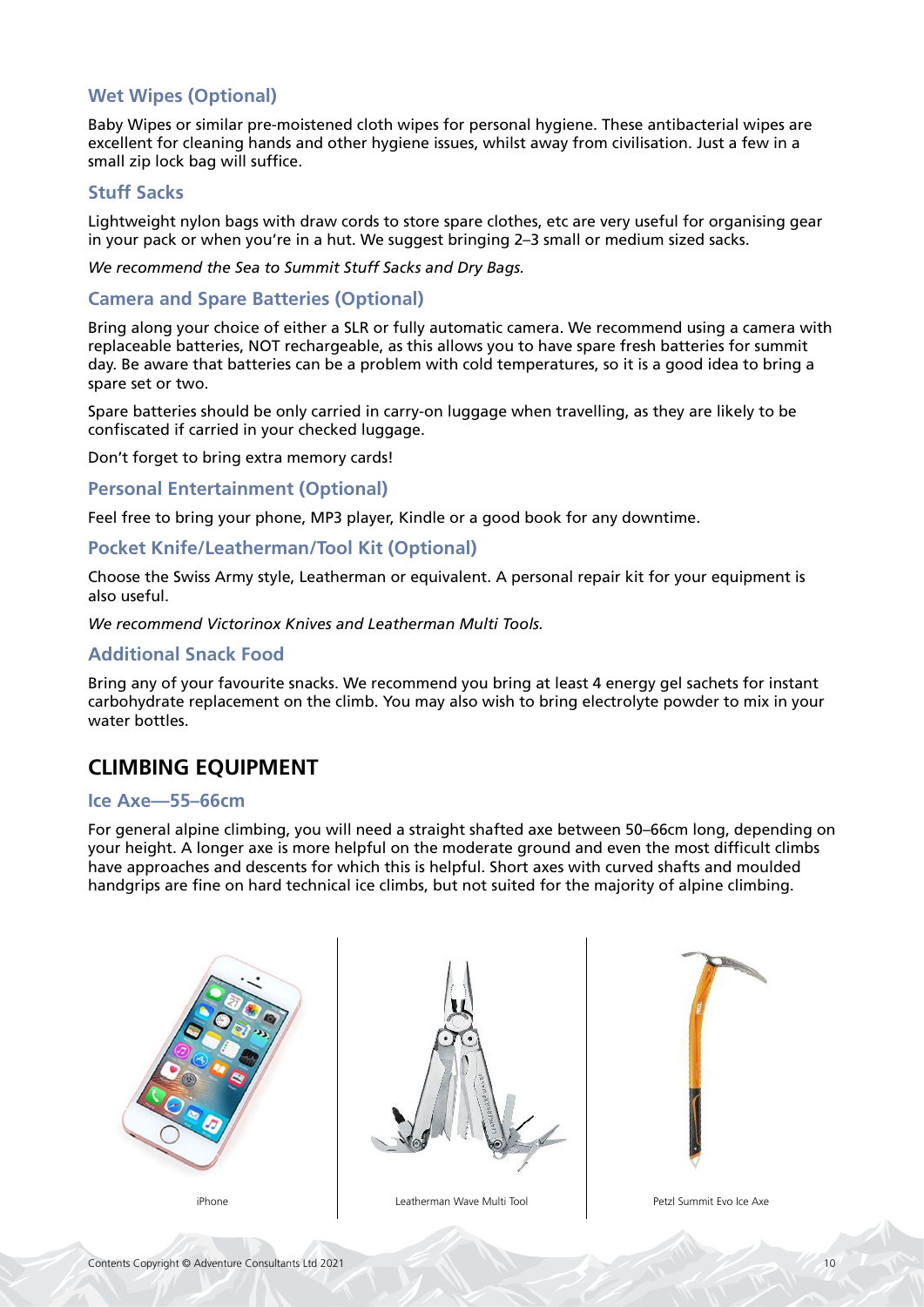The head of the axe should be comfortable to hold when using the axe as a walking stick and not have any protrusions which will dig into your hand.

The pick can be a normal downward curve or a 'reverse curve'. Reverse curve picks hold better on steep ice but they are more difficult to self-arrest with. Some ice axes come with replaceable picks, so it pays to check that the bolts are tight before each climb.

An adze is still used a lot for chopping steps in the ice and snow, so ensure that the adze has a good angle to do so. Some adzes, particularly on technical axes are designed for climbing steep unconsolidated snow and are too drooped to chop steps easily. Avoid this type of adze for general use.

Ice axe shafts are made from metal, fibreglass or wood and some have rubber handgrips. A rubber grip at the base of the shaft makes it easier to hold when self-arresting or climbing steeper ground, as well as keeping your hand warmer. The shaft must be smooth enough to be forced into the snow and should not have protrusions which can get caught up on a crusty snow surface.

The spike at the bottom of the tool should be sharp enough to penetrate hard snow. A wrist loop is needed for support when climbing on steeper ground. The correct length allows you to hold the bottom of the shaft with the sling tight.

*We recommend the Petzl Summit Evo, Grivel Air Tech Evo G-Bone, Blue Ice Bluebird and Black Diamond Venom Ice Axes.*

### **Crampons**

Steel crampons with a toe harness and heel bail are best as they fit a variety of boots and are easy to put on in the cold. Ensure your crampons are fitted with 'anti-balling' plates and avoid technical ice climbing crampons with vertical front points.

Please check that the set-up is secure on your boots and that the fastening strap is long enough. Do not cut or trim your crampon straps under any circumstances.

*We recommend the Petzl Vasak Leverlock Universel, Grivel G12 New-Matic and the Black Diamond Sabretooth Clip Crampons.*

# **Climbing Harness**

Bring a lightweight alpine climbing harness. Your harness must have gear loops, adjustable leg loops and waistband large enough to fit over all your clothing layers. The waistband and leg loops should be able to completely separate. Do not bring a harness with fixed leg loops.

We strongly recommend newer models with a belay loop and buckles that do not require you to "doubling back" your waist belt.

*We recommend the Petzl Aquila or Altitude, Arc'Teryx AR-395A, Black Diamond Technician or Couloir, Blue Ice Choucas Pro, Edelrid Huascaran, or the Mammut Zephir Altitude Climbing Harnesses.*





Grivel G12 New-Matic Crampons | Mammut Zephir Altitude Climbing Harness | Black Diamond Vapor Climbing Helmet

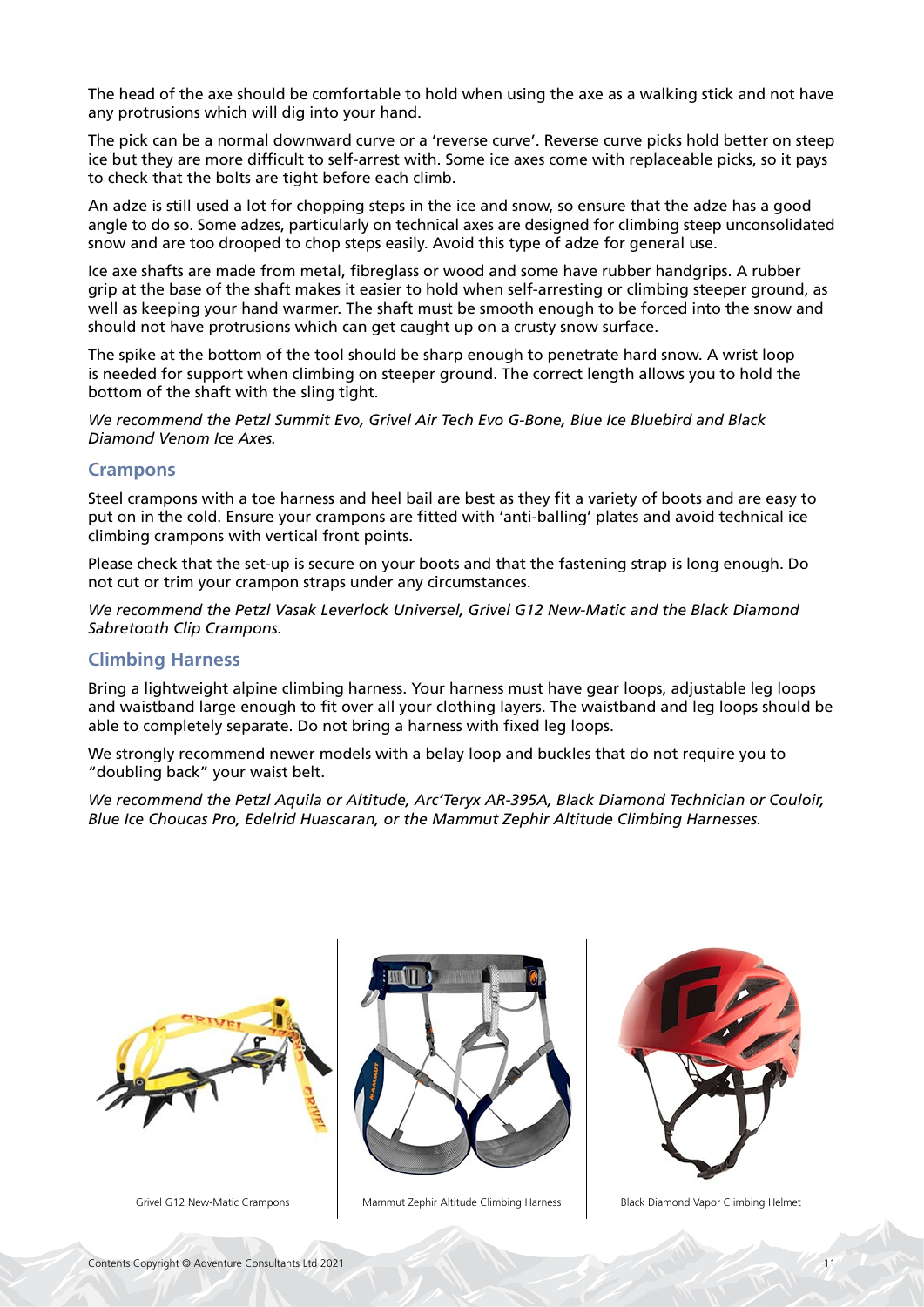

Petzl William Screw Gate Locking Carabiner | Beal 10mm Dyneema Sling | Black Diamond Expedition Ski Poles





# **Climbing Helmet**

Helmets designed for climbing are lightweight and designed to deflect falling ice and rocks. They also protect the head in a fall. All helmets must meet industry standards for impact protection and with the standard for overhead protection being greater than the side-protection standard.

There are two kinds of climbing helmets available today—hardshell helmets and shelled foam helmets. Helmet makers use different terms for each type of helmet, so focus instead on tell-tale construction details like shell hardness, foam thickness and the number of vents.

Plastic becomes brittle as it ages so ensure your helmet for the course is no more than 4 years old.

Check the size and make sure that it will adjust for when you are wearing your hat underneath.

*We recommend the Petzl Sirocco or Meteor, and the Black Diamond Vapor or Vector Climbing Helmets.*

### **Belay Device**

You'll need to bring a belay device. We use tubular style units which have two holes for the rope to pass through. They are lightweight, easy to use and are compatible with single or double ropes.

*We recommend the Black Diamond ATC-XP or the Petzl Verso Belay Devices.*

### **Locking Carabiners x 3**

Bring 3 lightweight twist lock and 1 pear-shaped screw gate carabiners. Do not buy ball lock carabiners.

*We recommend the Petzl and Black Diamond Carabiners.*

#### **Ice Screw**

This is very useful to secure yourself in steep icy ground.

*We recommend the Black Diamond Express Ice Screws.*

### **120cm Sling**

Bring along a 120cm sewn/tied length of sling.

*We recommend Beal, Black Diamond, Edelrid and Bluewater sewn slings.*

#### **Prusik x 1**

A prusik is a friction hitch or knot used to attach a loop of cord around a rope. Prusiks are generally made from 6mm cord. You will need to bring 1 prusik on this trip - a short prusik made from 1.6m length of cord. Use a double or triple fisherman's knot to join the ends and create the loop.

# **Collapsible Trekking Poles**

Compulsory as these are great for when walking on snow or to save the knees on long days. Snow baskets are a worthy addition for when walking through deep snow.

*We recommend Leki and Black Diamond Trekking and Ski Poles.*